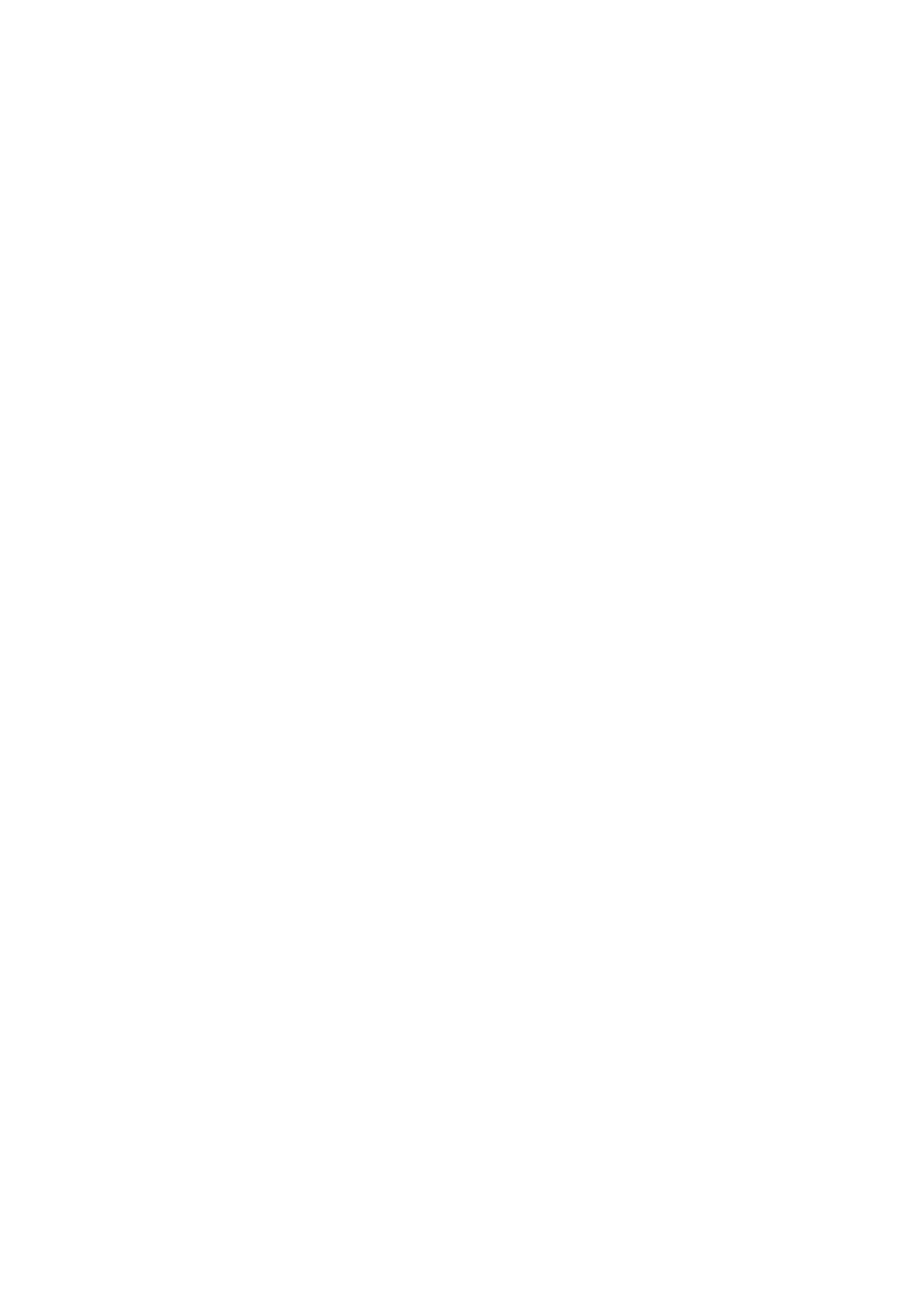## First Additional Protocol to the General Regulations of the Universal Postal Union

## Table of contents

| Article |                     |                                                                      |
|---------|---------------------|----------------------------------------------------------------------|
| Ι.      | (art. 103 amended)  | <b>Functions of Congress</b>                                         |
| II.     | (art. 106 amended)  | Composition and functioning of the CA                                |
| III.    | (art. 112 amended)  | Composition and functioning of the POC                               |
| IV.     | (art. 113 amended)  | Functions of the POC                                                 |
| V.      | (art. 119 amended)  | Composition of the CC                                                |
| VI.     | (art. 127 amended)  | Duties of the Director General                                       |
| VII.    | (art. 130 amended)  | Preparation and distribution of documents of the Union bodies        |
| VIII.   | (art. 138 amended)  | Procedure for submitting proposals to Congress                       |
| IX.     | (art. 138bis added) | Procedure for amending proposals submitted in accordance with        |
|         |                     | article 138                                                          |
| Х.      | (art. 140 amended)  | Consideration of proposals amending the Convention or the Agreements |
|         |                     | between Congresses                                                   |
| XI.     | (art. 142 amended)  | Amendment of the Regulations by the Postal Operations Council        |
| XII.    | (art. 145 amended)  | Fixing of the expenditure of the Union                               |
| XIII.   | (art. 146 amended)  | Regulation of member countries' contributions                        |
| XIV.    | (art. 149 amended)  | Automatic sanctions                                                  |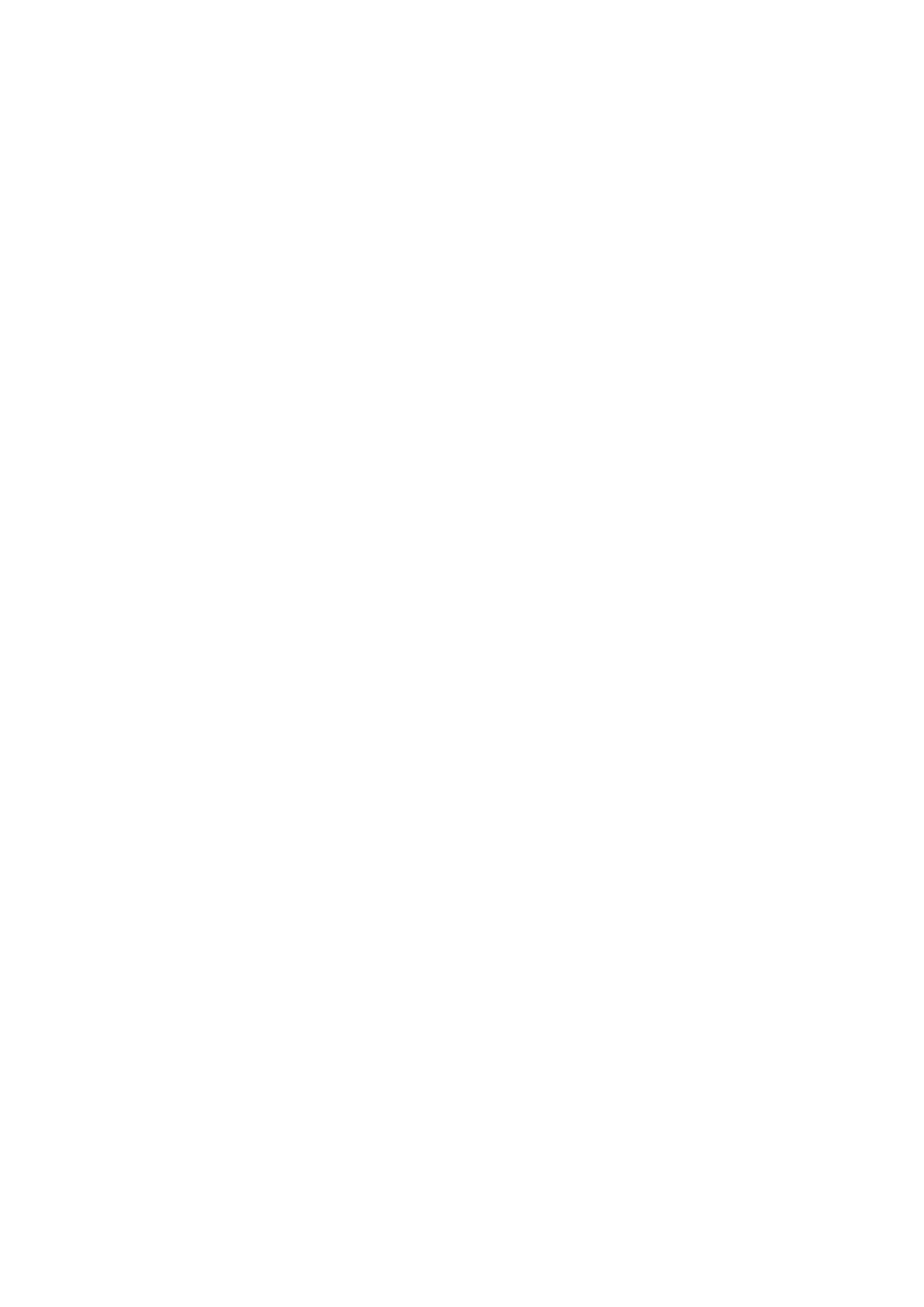### First Additional Protocol to the General Regulations of the Universal Postal Union

The plenipotentiaries of the governments of the member countries of the Universal Postal Union, having met in Congress at Istanbul, Turkey, in view of article 22.2 of the Constitution concluded at Vienna on 10 July 1964, have, by common consent and subject to article 25.4 of the Constitution, adopted the following amendments to the General Regulations.

Article I (Art. 103 amended) Functions of Congress

1 On the basis of proposals by member countries, the Council of Administration and the Postal Operations Council, Congress shall:

- 1.1 determine the general principles for achieving the object and purpose of the Union set out in the Preamble and article 1 of the Constitution;
- 1.2 consider and adopt, where appropriate, proposals for amendments to the Constitution, General Regulations, Convention and Agreements submitted by member countries and the Councils, in accordance with article 29 of the Constitution and article 138 of the General Regulations;
- 1.3 set the date for the entry into force of the Acts;
- 1.4 adopt its Rules of Procedure and the amendments to those Rules;
- 1.5 consider the comprehensive reports on the work of the Council of Administration, the Postal Operations Council and the Consultative Committee, covering the period from the previous Congress, presented by these respective bodies in accordance with articles 111, 117 and 125 of the General Regulations;
- 1.6 adopt the Union's strategy;

#### **1.6bis approve the draft quadrennial UPU business plan;**

- 1.7 fix the maximum amount of the Union's expenditure, in accordance with article 21 of the Constitution;
- 1.8 elect the member countries to sit on the Council of Administration and the Postal Operations Council;
- 1.9 elect the Director General and Deputy Director General;
- 1.10 set in a Congress resolution the ceiling of the costs to be borne by the Union for the production of documents in Chinese, German, Portuguese and Russian.

2 Congress, as the supreme body of the Union, shall deal with such other questions concerning postal services.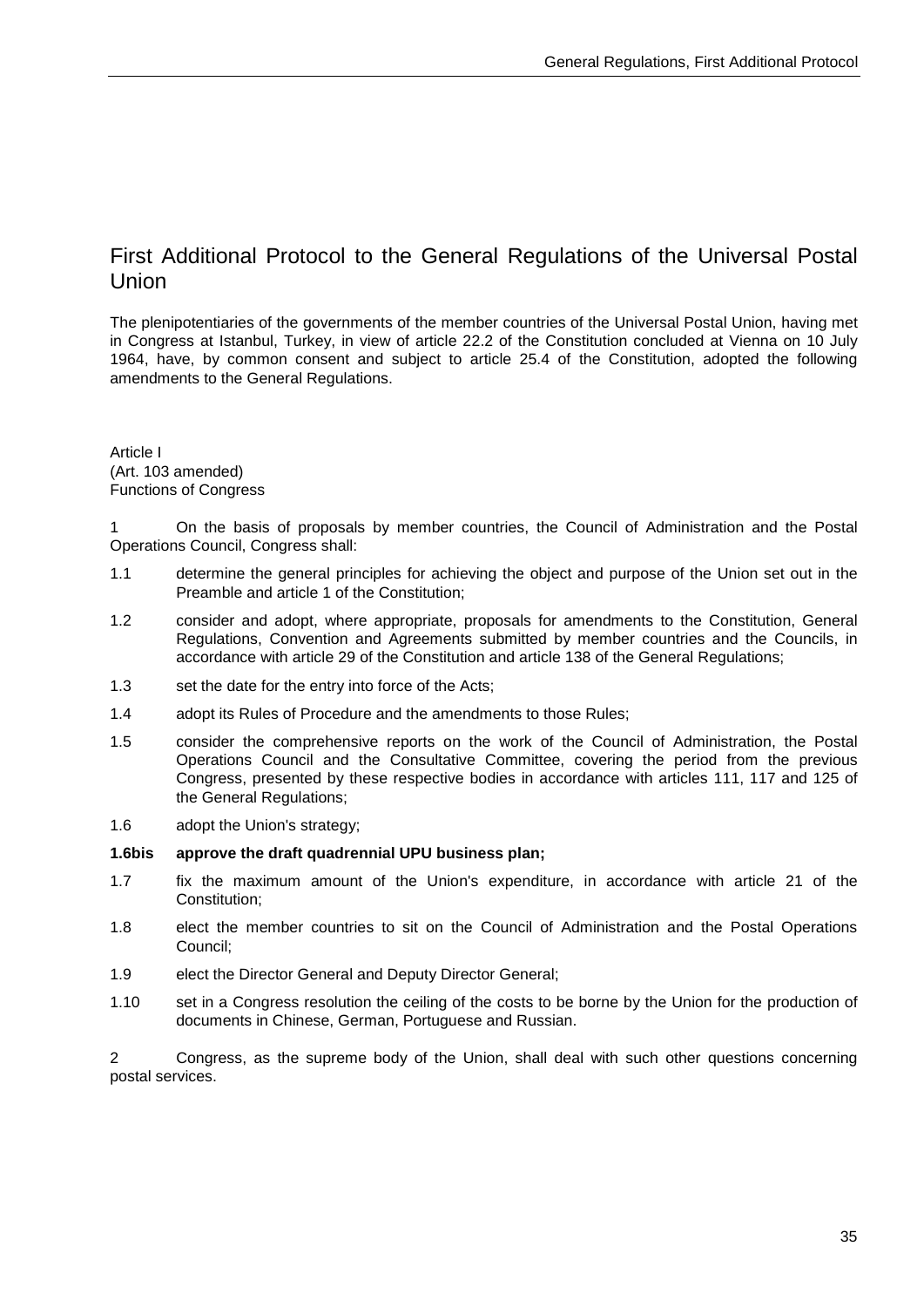Article II (Art. 106 amended) Composition and functioning of the CA (Const. 17)

1 The Council of Administration shall consist of forty-one members who shall exercise their functions during the period between two successive Congresses.

2 The chairmanship shall devolve by right on the host member country of Congress. If that member country waives this right, it shall become a de jure member and, as a result, the geographical group to which it belongs shall have at its disposal an additional seat, to which the restrictive provisions of paragraph 3 shall not apply. In that case, the Council of Administration shall elect to the chairmanship one of the members belonging to the geographical group of the host member country.

3 The forty other members of the Council of Administration shall be elected by Congress on the basis of an equitable geographical distribution. At least a half of the membership is renewed at each Congress; no member country may be chosen by three successive Congresses.

4 Each member of the Council of Administration shall appoint its **representative**. The members of the Council of Administration shall take an active part in its work.

5 The office of member of the Council of Administration shall be unpaid. The operational expenses of this Council shall be borne by the Union.

Article III (Art. 112 amended) Composition and functioning of the POC

1 The Postal Operations Council shall consist of forty members who shall exercise their functions during the period between successive Congresses.

2 The members of the Postal Operations Council shall be elected by Congress on the basis of qualified geographical distribution. Twenty-four seats shall be reserved for developing member countries and sixteen seats for developed member countries. At least one third of the members shall be renewed at each Congress.

3 Each member of the Postal Operations Council shall appoint its **representative**. The members of the Postal Operations Council shall take an active part in its work.

4 The operational expenses of the Postal Operations Council shall be borne by the Union. Its members shall not receive any payment.

Article IV (Art. 113 amended) Functions of the POC

- 1 The Postal Operations Council shall have the following functions:
- 1.1 Coordinates practical measures for the development and improvement of international postal services.
- 1.2 Takes, subject to Council of Administration approval within the framework of the latter's competence, any action considered necessary to safeguard and enhance the quality of and to modernize the international postal service.
- 1.3 Decides on the contacts to be established with member countries and their designated operators in order to carry out its functions.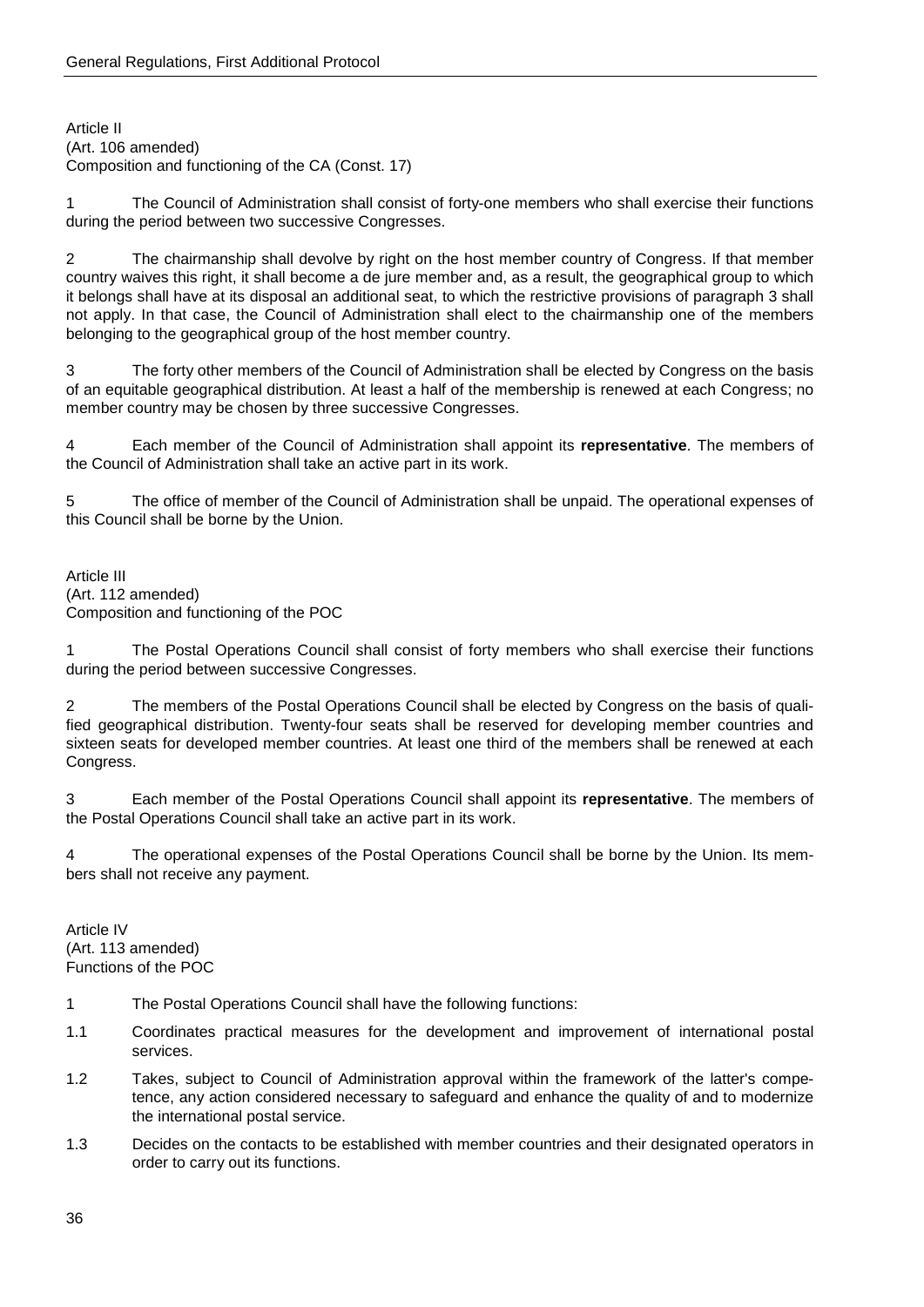- 1.4 Takes the necessary steps to study and publicize the experiments and progress made by certain member countries and their designated operators in the technical, operational, economic and vocational training fields of interest **to other member countries and their designated operators**.
- 1.5 Takes, in consultation with the Council of Administration, appropriate steps in the sphere of technical cooperation with all member countries of the Union and their designated operators and in particular with the new and developing countries and their designated operators.
- 1.6 Examines any other questions submitted to it by a member of the Postal Operations Council, by the Council of Administration or by any member country or designated operator.
- 1.7 Receives and discusses reports as well as recommendations from the Consultative Committee and, when matters of interest to the Postal Operations Council are involved, to examines and comments on recommendations from the Consultative Committee for submission to Congress.
- 1.8 Designates those of its members that will serve as members of the Consultative Committee.
- 1.9 Conducts the study of the most important operational, commercial, technical, economic and technical cooperation problems which are of interest to all member countries or their designated operators, including questions with major financial repercussions (charges, terminal dues, transit charges, airmail conveyance rates, parcel-post rates, and the posting abroad of letter-post items), and prepares information, opinions and recommendations for action on them.
- 1.10 Provides input to the Council of Administration for the development of the draft **Union** Strategy **and draft quadrennial business plan** to be submitted to Congress.
- 1.11 Studies teaching and vocational training problems of interest to member countries and their designated operators, as well as to the new and developing countries.
- 1.12 Studies the present position and needs **of the** new and developing countries and prepares appropriate recommendations on ways and means of improving **their** postal **services**.
- 1.13 Revises the Regulations of the Union within six months following the end of the Congress unless the latter decides otherwise**; the** Postal Operations Council may also amend the said Regulations at other sessions; in both cases, the Postal Operations Council shall be subject to Council of Administration guidance on matters of fundamental policy and principle.
- 1.14 Formulates proposals which shall be submitted for the approval either of Congress or of member countries in accordance with article 140; the approval of the Council of Administration is required when these proposals concern questions within the latter's competence.
- 1.15 Examines, at the request of a member country, any proposal which that member country forwards to the International Bureau under article 139, prepares observations on it and instructs the International Bureau to annex these observations to the proposal before submitting it for approval to the member countries.
- 1.16 Recommends, if necessary, and where appropriate after approval by the Council of Administration and consultation of all the member countries, the adoption of regulations or of a new procedure until such time as Congress takes a decision in the matter.
- 1.17 Prepares and issues, in the form of recommendations to member countries and designated operators, standards for technological, operational and other processes within its competence where uniformity of practice is essential; it shall similarly issue, as required, amendments to standards it has already set.
- 1.18 Establishes the framework for the organization of user-funded subsidiary bodies and concurs in the organization of these bodies in accordance with the provisions of article 152.
- 1.19 Receives and discusses reports from the user-funded subsidiary bodies on an annual basis.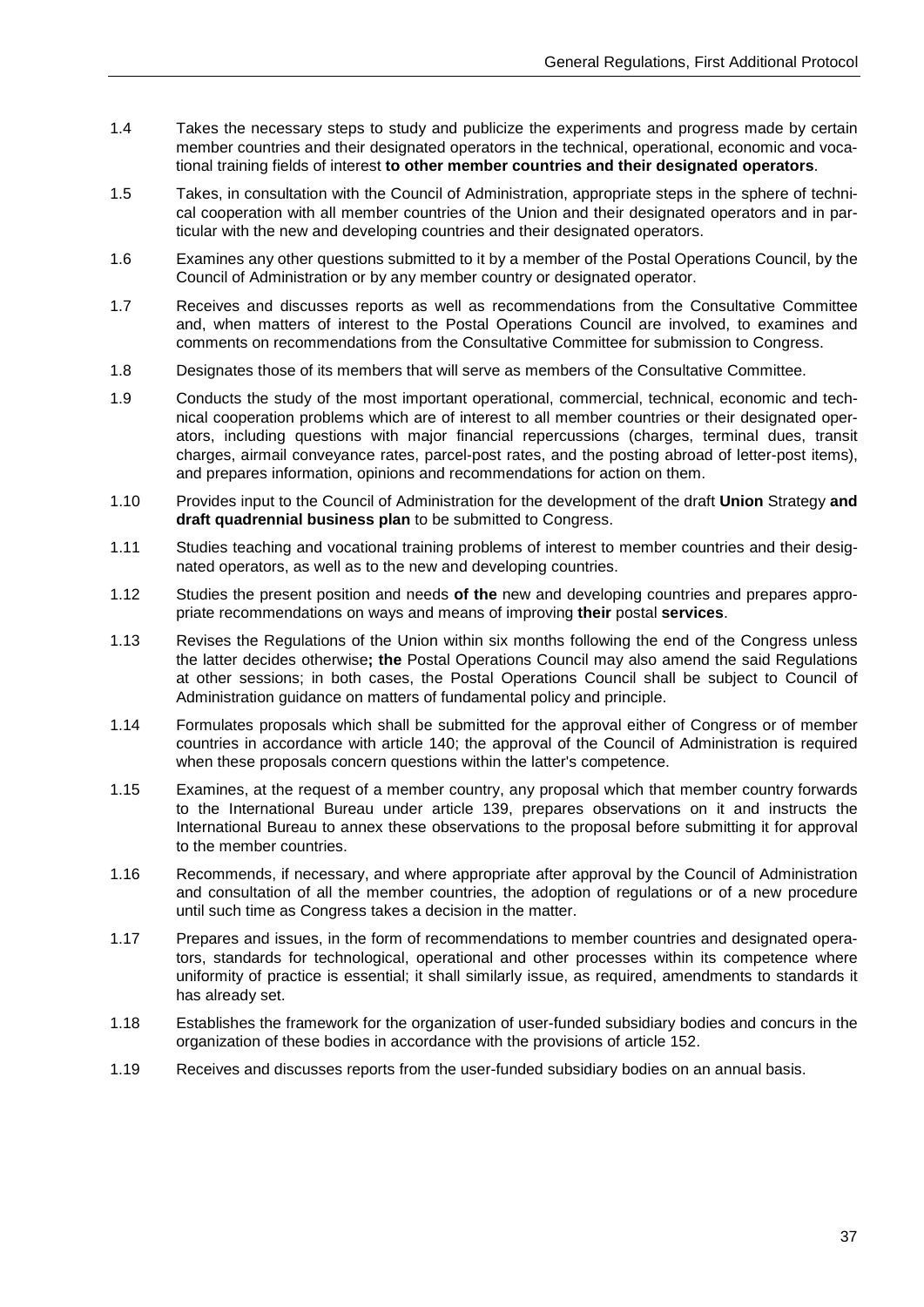Article V (Art. 119 amended) Composition of the CC

1 The Consultative Committee shall consist of:

- 1.1 non-governmental organizations representing customers, delivery service providers, organizations of workers, suppliers of goods and services to the postal services sector and like organizations of individuals and companies which have an interest in supporting the mission and objectives of the **Union;**
- **1.1bis high-level figures from the postal sector recommended by member countries or the bodies of the Union concerned, including the Consultative Committee;**
- **1.1ter civil society organizations: regional and non-governmental international postal organizations, as well as standardization, financial and development organizations, not provided for under 1.1;**
- 1.2 members designated by the Council of Administration from among its members;
- 1.3 members designated by the Postal Operations Council from among its members.

#### **1bis If any organizations are registered, they must be registered in a Union member country.**

2 The operational costs of the Consultative Committee shall be shared by the Union and members of the Committee as determined by the Council of Administration.

3 The members of the Consultative Committee shall not receive remuneration or any other compensation.

Article VI (Art. 127 amended) Duties of the Director General

1 The Director General shall organize, administer and direct the International Bureau, of which he is the legal representative.

- 2 Regarding the classification of posts, appointments and promotions:
- 2.1 the Director General shall be empowered to classify posts in grades G 1 to D 2 and to appoint and promote officials in those grades.
- 2.2 for appointments in grades P 1 to D 2, he shall consider the professional qualifications of the candidates recommended by the member countries of which the candidates are nationals or in which they exercise their professional activities, taking into account equitable geographical distribution with respect to continents and languages. D 2 posts shall as far as possible be filled by candidates from different regions and from regions other than those from which the Director General and Deputy Director General originate, bearing in mind the paramount consideration of the efficiency of the International Bureau. In the case of posts requiring special qualifications, the Director General may seek applications from outside;
- 2.3 he shall also consider, for the appointment of a new official, that, in principle, persons occupying grade D 2, D 1 and P 5 posts must be nationals of different member countries of the Union;
- 2.4 for the promotion of an official of the International Bureau to grades D 2, D 1 and P 5, he shall not be bound to apply the same principle as under 2.3;
- 2.5 the requirements of equitable geographical and language distribution shall rank behind merit in the recruitment process;
- 2.6 the Director General shall inform the Council of Administration once a year of appointments and promotions in grades P 4 to D 2.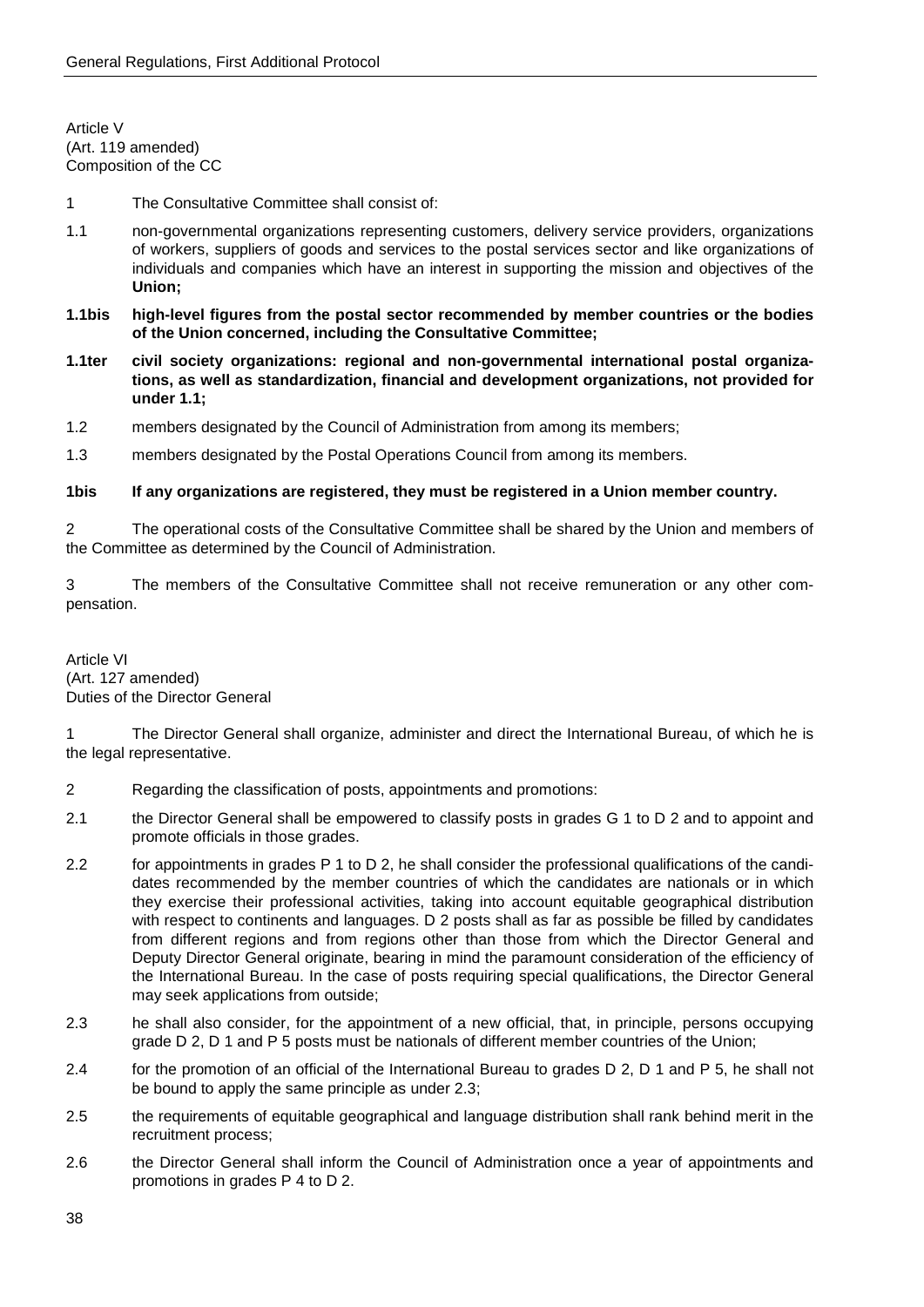- 3 Furthermore, the Director General shall have the following duties:
- 3.1 acts as depositary of the Acts of the Union and as intermediary in the procedure of accession and admission to and withdrawal from the Union;
- 3.2 notifies the decisions taken by Congress to all the Governments of member countries;
- 3.3 notifies all member countries and their designated operators of the Regulations drawn up or revised by the Postal Operations Council;
- 3.4 prepares the draft annual budget of the Union at the lowest possible level consistent with the requirements of the Union and submits it in due course to the Council of Administration for consideration; communicates the budget to the member countries of the Union after approval by the Council of Administration and executes it;
- 3.5 executes the specific activities requested by the bodies of the Union and those assigned to him by the Acts;
- 3.6 takes action to achieve the objectives set by the bodies of the Union, within the framework of the established policy and the funds available;
- 3.7 submits suggestions and proposals to the Council of Administration or to the Postal Operations Council;
- 3.8 following the close of Congress, submits proposals to the Postal Operations Council concerning changes to the Regulations required as a result of Congress decisions, in accordance with the Rules of Procedure of the Postal Operations Council;
- 3.9 prepares, for the Council of Administration and on the basis of directives issued by the Councils, the draft Union Strategy **and draft quadrennial UPU business plan** to be submitted to Congress;
- 3.10 prepares, for approval by the Council of Administration, a four-yearly report on the member countries' performance in respect of the Union Strategy approved by the preceding Congress, which will be submitted to the following Congress;
- 3.11 ensures the representation of the Union;
- 3.12 acts as an intermediary in relations between:
- 3.12.1 the UPU and the Restricted Unions;
- 3.12.2 the UPU and the United Nations;
- 3.12.3 the UPU and the international organizations whose activities are of interest to the Union;
- 3.12.4 the UPU and the international organizations or the associations or enterprises that the bodies of the Union wish to consult or associate with their work;
- 3.13 assumes the duties of Secretary General of the bodies of the Union and supervises in this capacity, taking into account the special provisions of these General Regulations, in particular:
- 3.13.1 the preparation and organization of the work of the Union's bodies;
- 3.13.2 the preparation, production and distribution of documents, reports and minutes;
- 3.13.3 the functioning of the secretariat at meetings of the Union's bodies;
- 3.14 attends the meetings of the bodies of the Union and takes part in the discussions without the right to vote, with the possibility of being represented.

Article VII

(Art. 130 amended)

Preparation and distribution of documents of the Union bodies

1 The International Bureau shall prepare and make available through the UPU website all the documents **published, in the language versions specified in article 155, at least two months before** each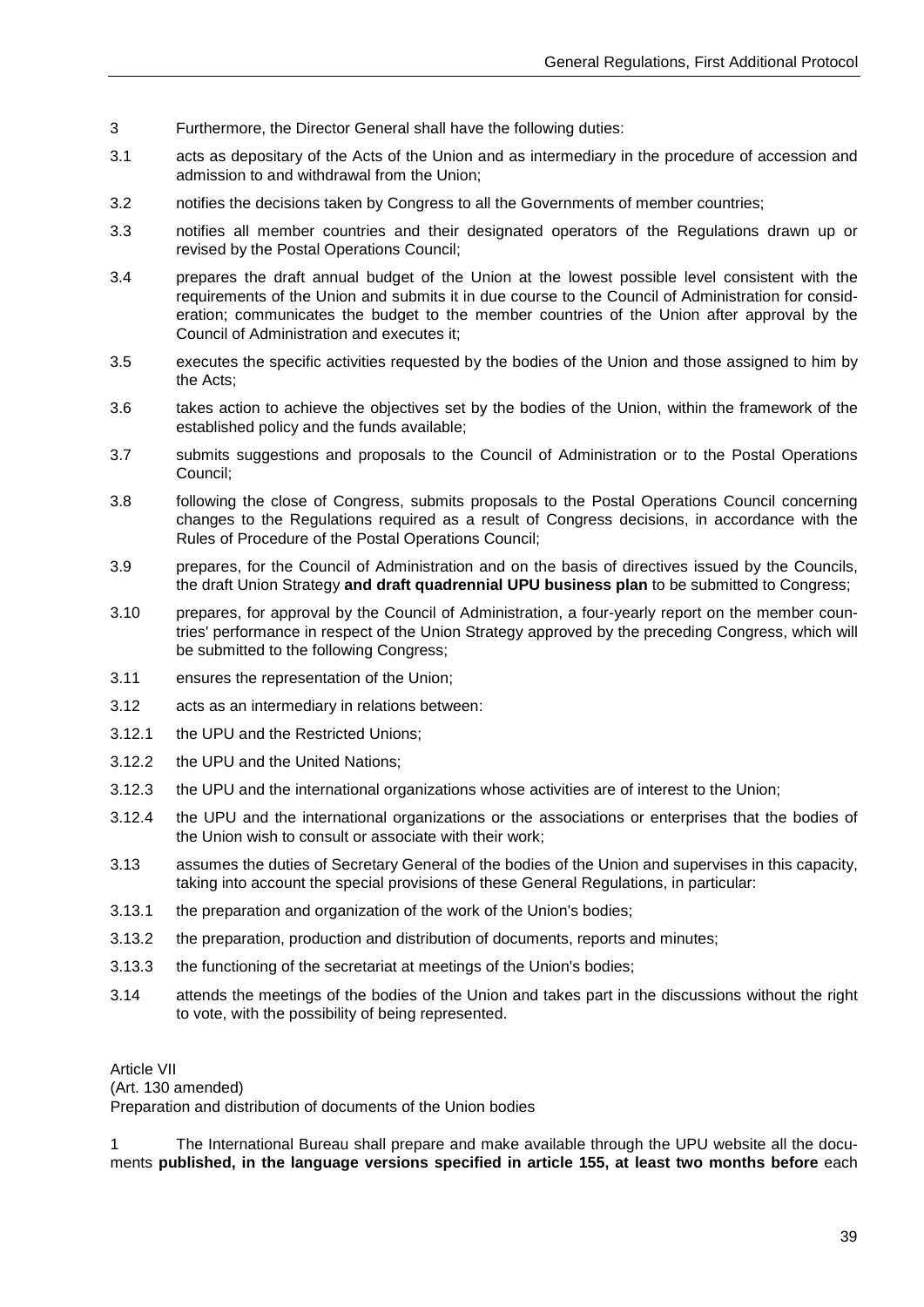session. The International Bureau shall also indicate new e-document publications on the UPU website by means of an efficient web-signalling system.

#### **2 Furthermore, the International Bureau shall physically distribute Union publications, such as International Bureau circulars and CA and POC Summary Records, only at the request of an individual member country.**

Article VIII (Art. 138 amended) Procedure for submitting proposals to Congress (Const 29)

1 Subject to the exceptions provided for in paragraphs 2 and 5, the following procedure shall govern the submission of proposals of all kinds to Congress by member countries:

- 1.1 proposals which reach the International Bureau at least six months before the date fixed for Congress shall be accepted;
- 1.2 no drafting proposal shall be accepted during the period of six months preceding the date fixed for Congress:
- 1.3 proposals of substance which reach the International Bureau in the interval between six and four months before the date fixed for Congress shall not be accepted unless they are supported by at least two member countries;
- 1.4 proposals of substance which reach the International Bureau in the interval between four and two months preceding the date fixed for Congress shall not be accepted unless they are supported by at least eight member countries; proposals which arrive after that time shall no longer be accepted;
- 1.5 declarations of support must reach the International Bureau within the same period of time as the proposals to which they refer.

2 Proposals concerning the Constitution or the General Regulations shall reach the International Bureau not later than six months before the opening of Congress; any received after that date but before the opening of Congress shall not be considered unless Congress so decides by a majority of two thirds of the member countries represented at Congress and unless the conditions laid down in paragraph 1 are fulfilled.

3 Every proposal must, as a rule, have only one aim and contain only the changes justified by that aim. Similarly, each proposal liable to lead to significant costs for the Union shall be accompanied by an indication of its financial impact, prepared by the member country submitting the proposal, in consultation with the International Bureau, so that the financial resources needed for its implementation can be determined.

4 Drafting proposals shall be headed "Drafting proposal" by the member countries which submit them and shall be published by the International Bureau under a number followed by the letter R. Proposals which do not bear this indication but which, in the opinion of the International Bureau, deal only with drafting points shall be published with an appropriate annotation; the International Bureau shall draw up a list of these proposals for Congress.

5 The procedure prescribed in paragraphs 1 and 4 shall not **apply to** proposals concerning the Rules of Procedure of **Congresses**.

Article IX (Art. 138bis added) **Procedure for amending proposals submitted in accordance with article 138**

**1 Amendments to proposals already made, excluding those submitted by the Council of Administration or the Postal Operations Council, may continue to be presented to the International Bureau in accordance with the provisions of the Rules of Procedure of Congresses.**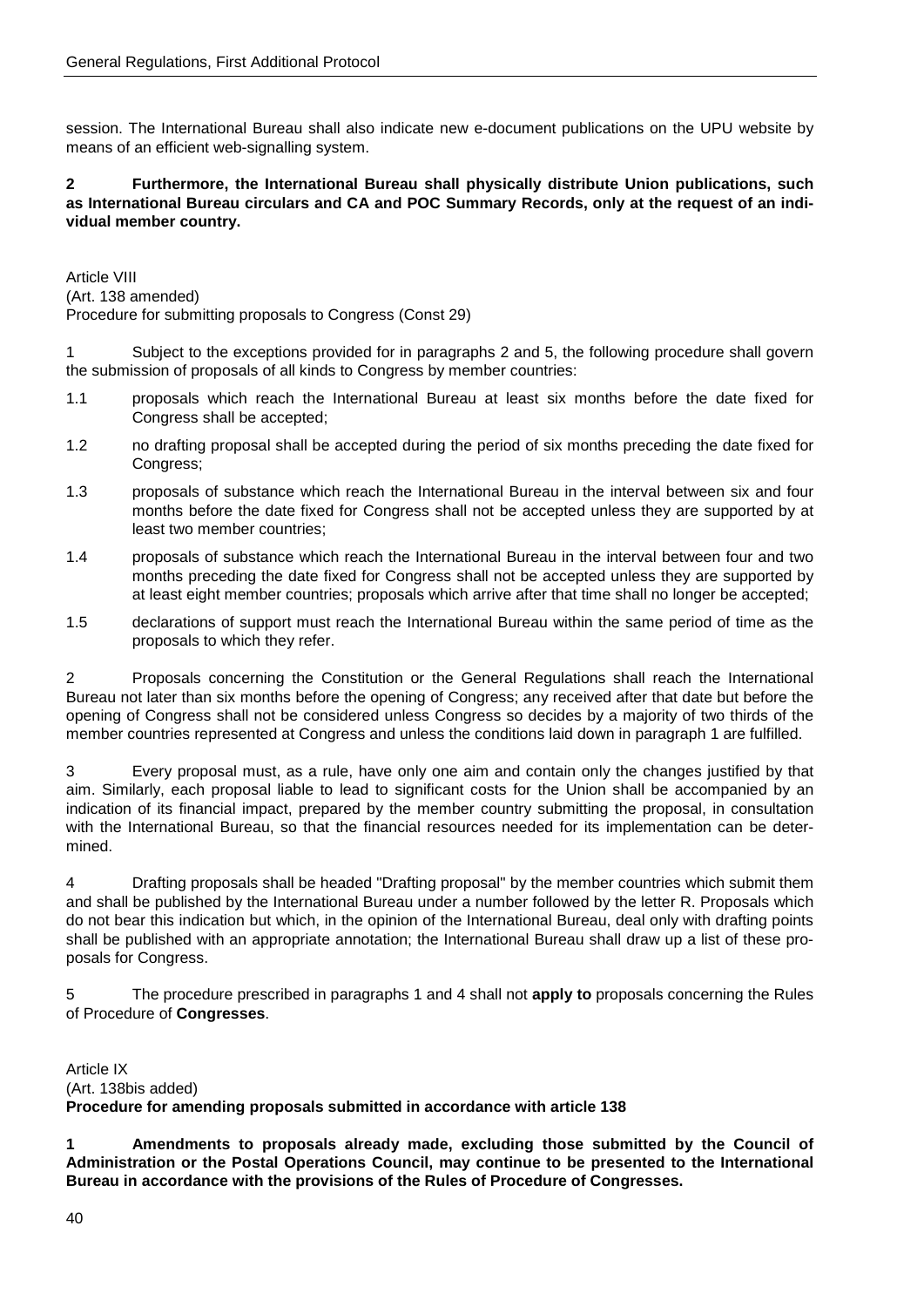**2 Amendments to proposals submitted by the Council of Administration or the Postal Operations Council shall be received by the International Bureau at least two months before the opening of Congress. Beyond this point, member countries may present their amendments at Congress sessions.**

Article X (Art. 140 amended) Consideration of proposals amending the Convention or the Agreements between Congresses

1 Every proposal concerning the Convention, the Agreements and their Final Protocols shall be subject to the following procedure: where a member country has sent a proposal to the International Bureau, the latter shall forward it to all member countries for examination. They shall be allowed a period of **45 days** in which to examine the proposal and forward any observations to the International Bureau. Amendments shall not be admissible. Once these **45 days** have elapsed, the International Bureau shall forward to member countries all the observations it has received and invite each member country to vote for or against the proposal. Member countries that have not sent in their vote within a period of **45 days** shall be considered to have abstained. The aforementioned periods shall be reckoned from the dates of the International Bureau circulars.

2 If the proposal relates to an Agreement or its Final Protocol, only the member countries which are parties to that Agreement may take part in the procedure described in paragraph 1.

Article XI (Art. 142 amended) Amendment of the Regulations by the Postal Operations Council

1 Proposals for amending the Regulations shall be dealt with by the Postal Operations Council.

2 **The support of at least one** member country shall be required for submitting any proposal to amend the Regulations.

#### **3 (Deleted.)**

Article XII (Art.145 amended) Fixing of the expenditure of the Union

1 Subject to the provisions of paragraphs 2 to 6, the annual expenditure relating to the activities of bodies of the Union may not exceed 37,235,000 Swiss francs for the years **2017** to **2020**. **In the event that the Congress planned for 2020 is postponed, the same ceilings shall also apply to the post-2020 period.**

2 The expenditure relating to the convening of the next Congress (travelling expenses of the secretariat, transport charges, cost of installing simultaneous interpretation equipment, cost of reproducing documents during the Congress, etc.) shall not exceed the limit of 2,900,000 Swiss francs.

3 The Council of Administration shall be authorized to exceed the limits laid down in paragraphs 1 and 2 to take account of increases in salary scales, pension contributions or allowances, including post adjustments, approved by the United Nations for application to its staff working in Geneva.

4 The Council of Administration shall also be authorized to adjust, each year, the amount of expenditure other than that relating to staff on the basis of the Swiss consumer price index.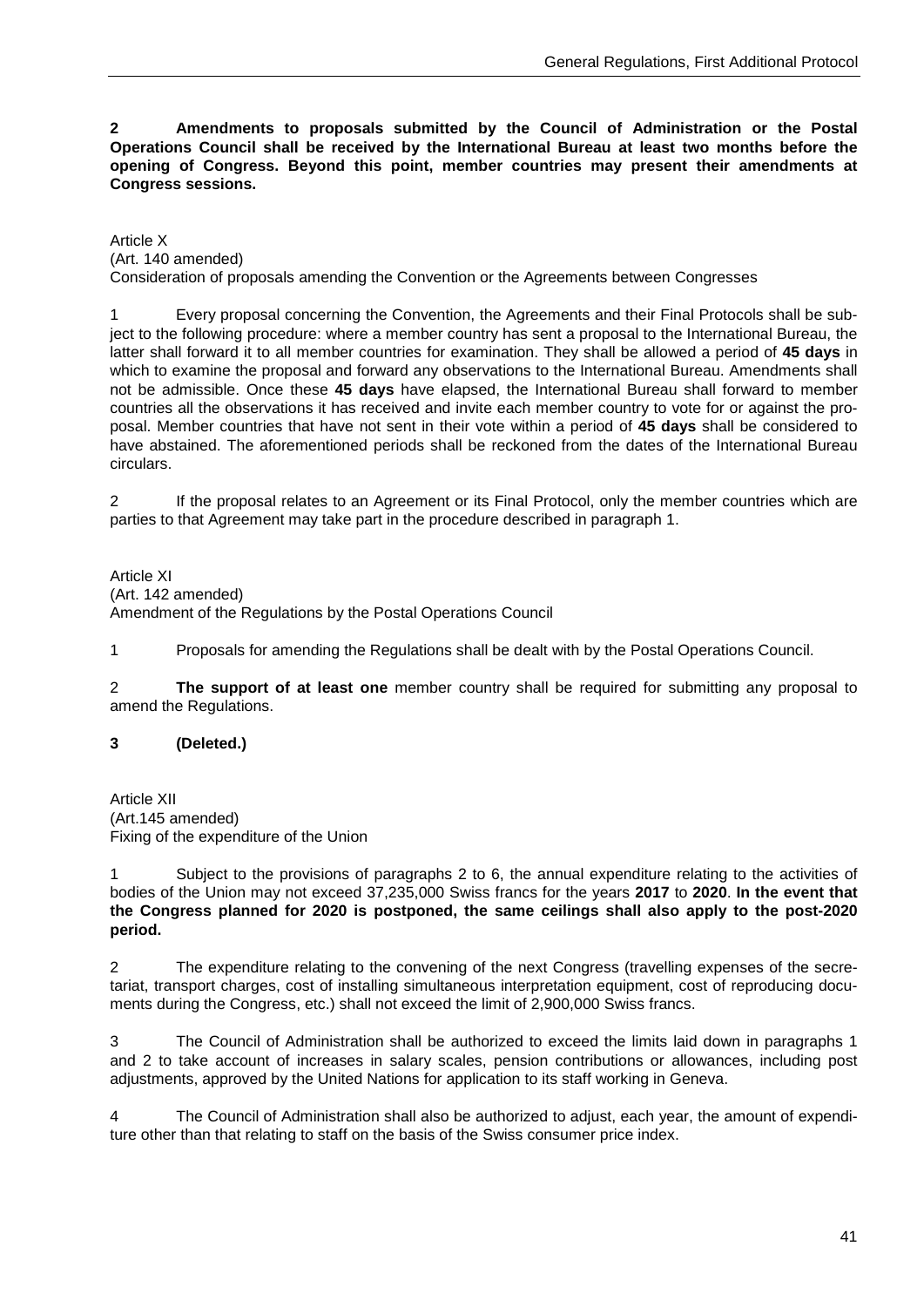5 Notwithstanding paragraph 1, the Council of Administration, or in case of extreme urgency, the Director General, may authorize the prescribed limits to be exceeded to meet the cost of major and unforeseen repairs to the International Bureau building, provided however that the amount of the increase does not exceed 125,000 Swiss francs per annum.

6 If the credits authorized in paragraphs 1 and 2 prove inadequate to ensure the smooth running of the Union, these limits may only be exceeded with the approval of the majority of the member countries of the Union. Any consultation shall include a complete description of the facts justifying such a request.

Article XIII (Art. 146 amended) Regulation of member countries' contributions

1 Countries which accede to the Union or are admitted to the status of members of the Union as well as those which leave the Union shall pay their contributions for the whole of the year during which their admission or withdrawal becomes effective.

2 Member countries shall pay their contributions to the Union's annual expenditure in advance on the basis of the budget laid down by the Council of Administration. These contributions shall be paid not later than the first day of the financial year to which the budget refers. After that date, the sums due shall be chargeable with interest in favour of the Union at the rate of 6% per annum from the fourth month.

3 Where the arrears of mandatory contributions, not including interest, owed to the Union by a member country are equal to or more than the amount of the contributions of that member country for the preceding two financial years, such member country may irrevocably assign to the Union all or part of the credits owed it by other member countries, in accordance with the arrangements laid down by the Council of Administration. The conditions of this assignment of credit shall be determined by agreement reached between the member country, its debtors/ creditors and the Union.

4 A member country which, for legal or other reasons, cannot make such an assignment must undertake to conclude a schedule for the amortization of its arrears.

5 Other than in exceptional circumstances, recovery of arrears of mandatory contributions owed to the Union may not extend over more than ten years.

6 In exceptional circumstances, the Council of Administration may release a member country from all or part of the interest owed if that country has paid the full capital amount of its debts in arrears.

7 A member country may also be released, within the framework of an amortization schedule approved by the Council of Administration for its accounts in arrears, from all or part of the interest accumulated or to accrue; such release shall, however, be subject to the full and punctual execution of the amortization schedule within an agreed period of ten years at most.

8 The provisions under paragraphs 3 to 7 apply by analogy to the translation costs billed by the International Bureau to member countries belonging to the language groups.

**9 The International Bureau shall send bills to member countries at least three months before their due date. The original bills shall be sent to the correct address provided by the member country concerned. Electronic copies of the bills shall be sent via e-mail as pre-advice or alerts.**

**10 Furthermore, the International Bureau shall provide member countries with clear information each time it charges them interest on overdue payment of particular bills, so that member countries can easily verify to which bills the interest corresponds.**